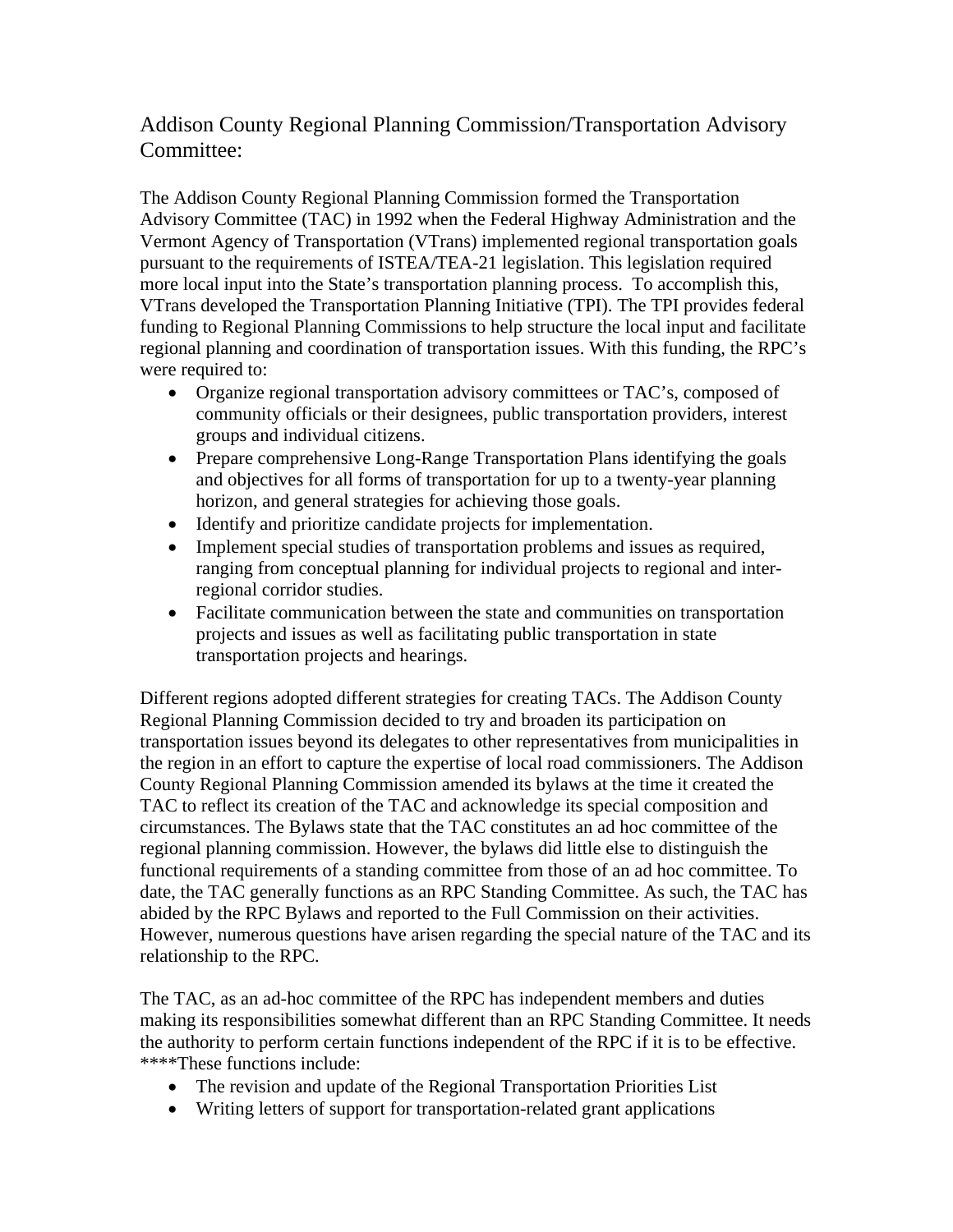Writing position statements on transportation issues

## **BYLAWS OF THE ADDISON COUNTY TRANSPORTATION ADVISORY COMMITTEE (Adopted 1-04)**

These proposed bylaws governing the function of the TAC attempt to acknowledge the special nature of the TAC and provide it with a degree of autonomy, but also to maintain the need to retain the TAC as a functional unit of the Regional Planning Commission order to coordinate land use and transportation planning and for the region to speak with one voice when discussing transportation issues and priorities.

Article 1: Purpose and Objectives

The purpose of the TAC is to promote mutual cooperation and coordination on transportation issues among municipalities, organizations, and interests in the Addison Region, to provide a forum for the development of regional transportation policies and priorities and to act as a vehicle to coordinate implementation of those policies.

The primary objectives and responsibilities of this Committee are to:

- Oversee development of a Regional Transportation Plan for the region and update as required so that development of transportation facilities takes place in an orderly fashion that is environmentally sound, economically efficient and consistent with the policies of the involved communities.
- Monitor capital programs and plans and, when appropriate, convey recommendations regarding project prioritization and State and Federal transportation policies and practices.
- Maintain a Priority List of State Highway Projects, Town Highway Projects, Railway Bridges, State Highway Bridges, Town Highway Bridges and Park and Ride Lots for the Region and the Vermont Agency of Transportation.
- Participate in Workplan development and special studies conducted by the Regional Planning Commission staff.
- Write letters-of-support for transportation-related grants (VTrans Bicycle and Pedestrian Program, Transportation Enhancement Program).

## Article II: Name

The name of this committee shall be the Addison County Regional Transportation Advisory Committee ("the TAC").

## Article III: Role

The TAC is an ad hoc advisory committee to the Addison County Regional Planning Commission. The TAC will offer advice, input and opinions to the Vermont Agency of Transportation and other organizations and individuals as appropriate, provided such comments are compatible with plans, policies, positions or resolutions adopted by the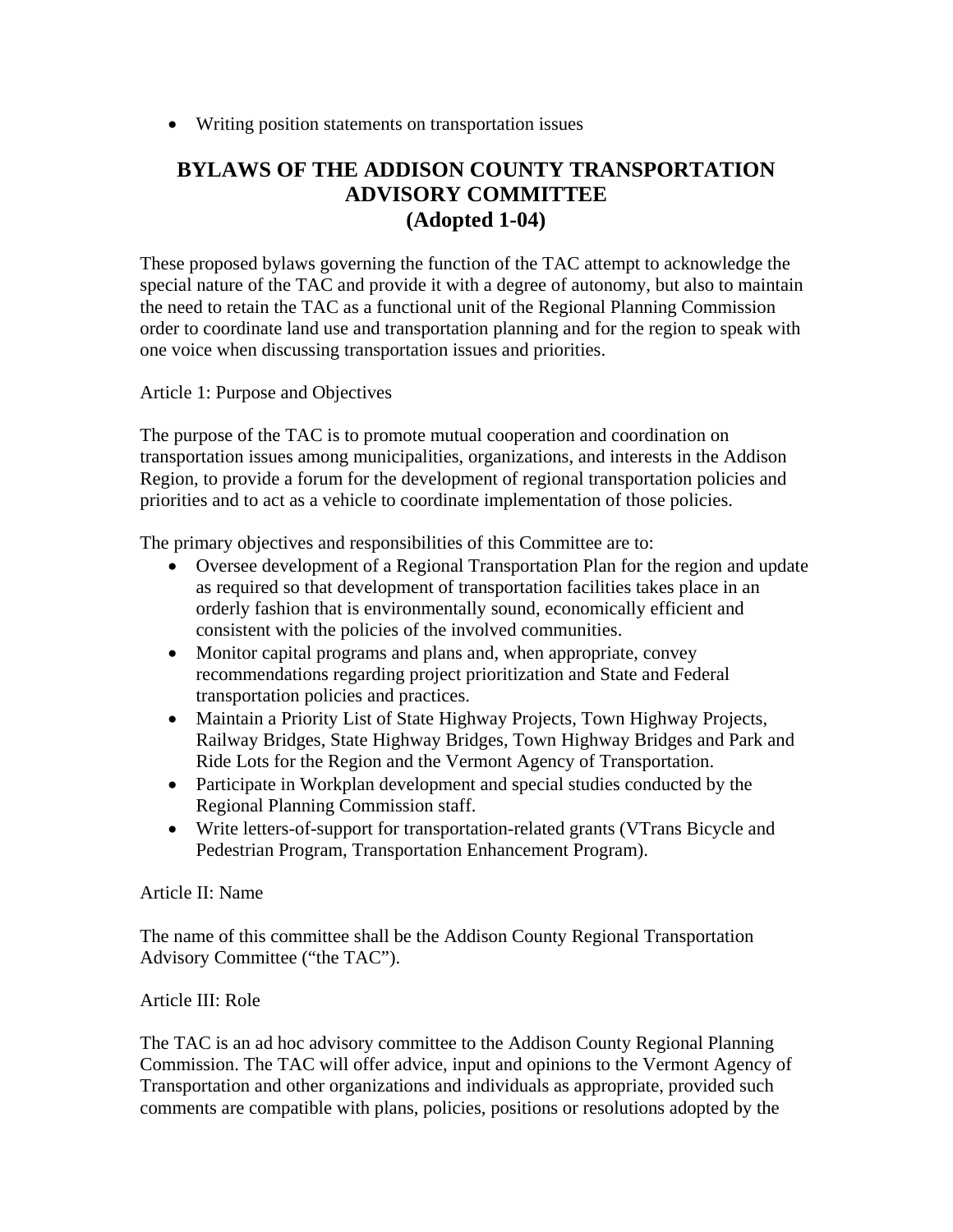Commission. The TAC will implement established policies and refer, with recommendations, new policy decisions to the Commission.

Article IV: Membership

Delegates will consist of individuals appointed to the TAC by their town, and/or RPC delegates appointed to serve on the TAC. Each April, the Regional Planning Commission will ask municipalities to gauge their RPC delegates' interest in serving on the TAC, in addition to other citizens with an interest in regional transportation issues. Each municipality shall appoint a delegate and an alternate to represent their municipality in the region, and is entitled to one vote.

There shall also be one non-voting representative from the Vermont Agency of Transportation.

Article V: Officers

The officers of the TAC shall consist of a Chair and Vice-Chair. They shall be elected at the regular April meeting of the TAC on an annual basis. The election of RPC delegates as officers is encouraged to facilitate communication between the TAC and the RPC, but is not a requirement. The Chair shall be responsible for running meetings, setting agendas in conjunction with staff, reviewing and signing correspondence on behalf of the TAC, and representing the TAC at various meetings as appropriate.

Article VI: Meetings, Attendance and Quorum

TAC meetings shall be held in accordance with State open meeting laws and shall be governed by Robert's Rules of Order (revised) except that the Chair, as a representative of his/her town, is entitled to vote whenever a vote is called for. Appointed members of the TAC are encouraged to attend all regular meetings, the number of which shall be agreed upon by the TAC. A quorum shall consist of one-half the towns that have appointed delegates or a minimum of 5 members of the TAC.

Article VII: Responsibilities

The Addison County Regional Planning Commission has administrative and fiduciary responsibilities for all aspects of the Transportation Planning program. The Addison County Regional Planning Commission staff shall assist the TAC to ensure that the TAC bases decisions on technical information, community goals and objectives, and is consistent with the regional transportation plan.

Article VIII: Amendment of Bylaws

These bylaws may be amended by a two/thirds majority vote of the members present at a regular meeting of the TAC, provided that any proposed amendment has been mailed to the members at least two weeks prior to the meeting at which it is to be considered. Subsequent approval by the Regional Commission is also necessary.